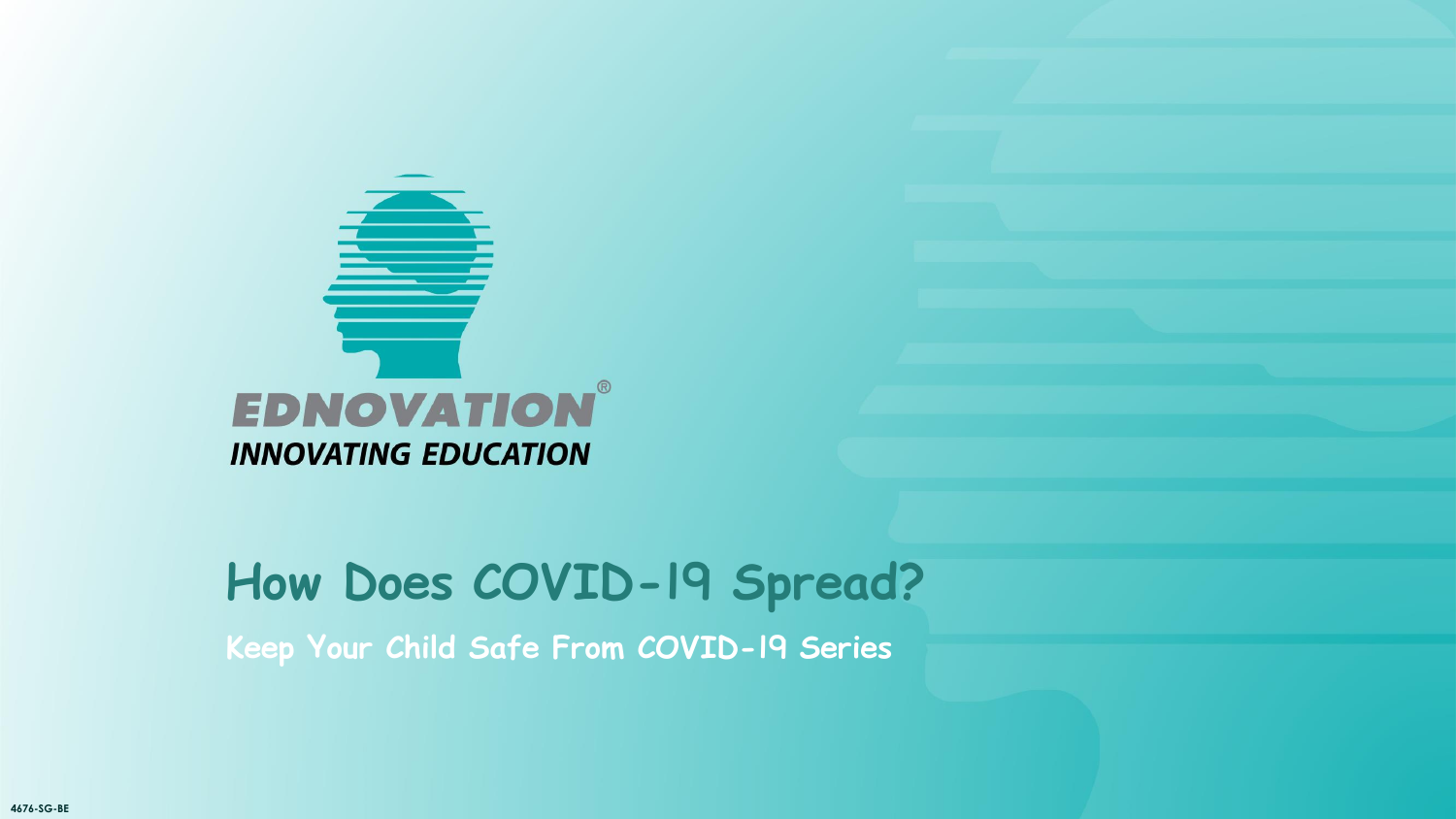





# **Let's think and share! How do you think viruses spread?**

Note: Encourage children to discuss.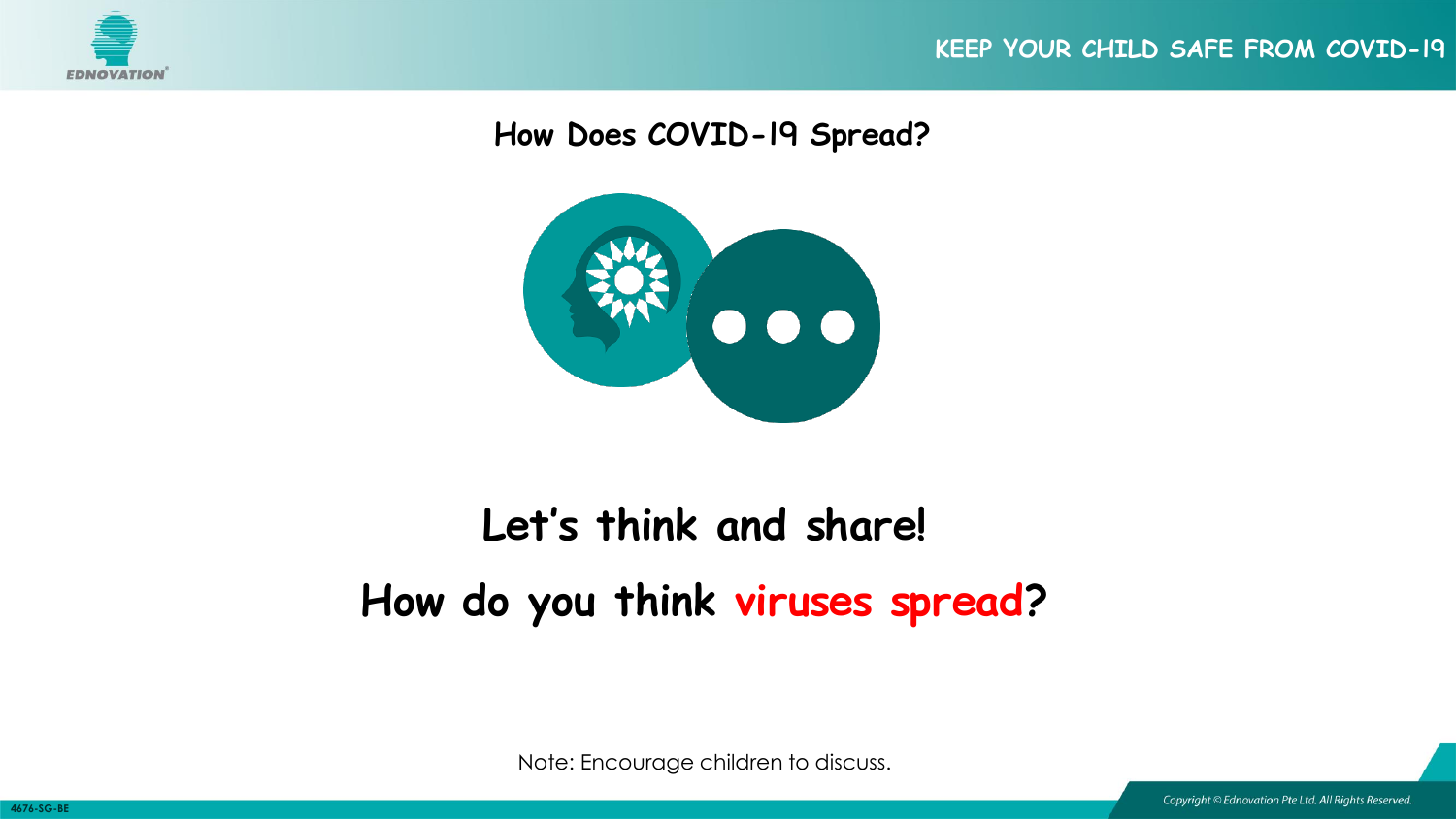





**Viruses can spread in different ways. They are mostly spread through droplets when people cough or sneeze.**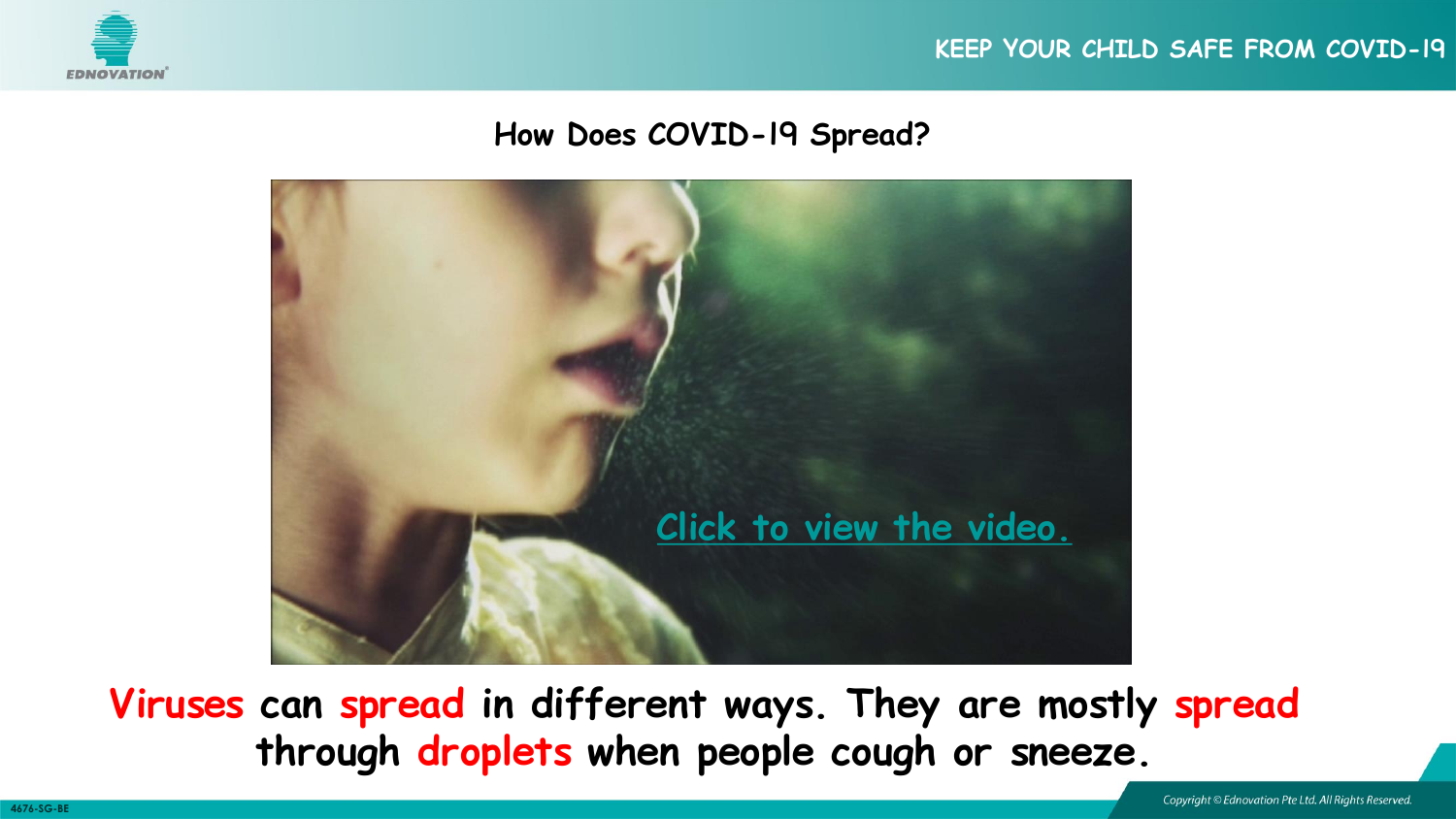





**When these droplets land on surfaces of things, people can catch the virus when they touch these things.**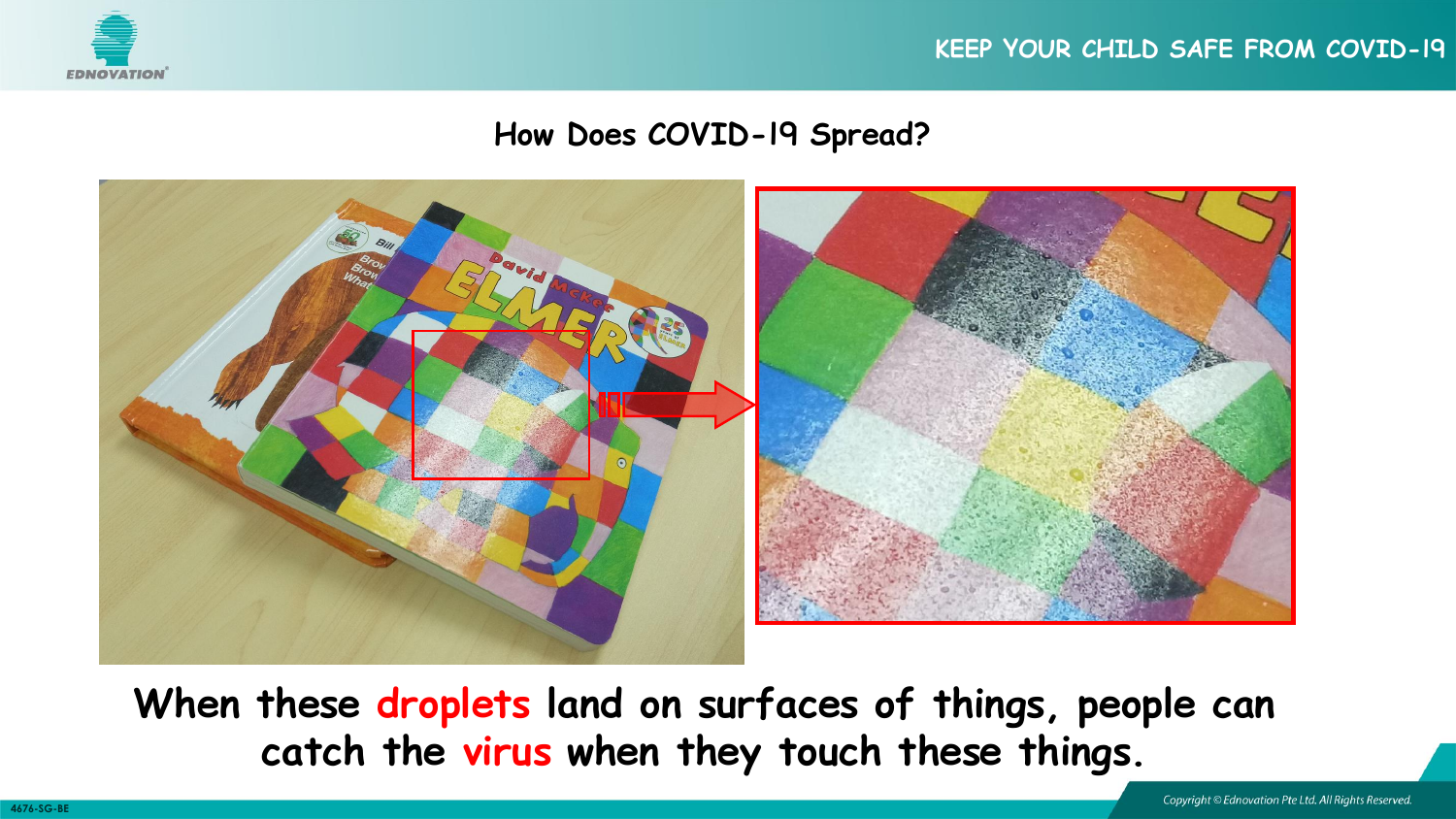



**The virus can enter their body when they use their infected hands to touch their mouth, nose or eyes.**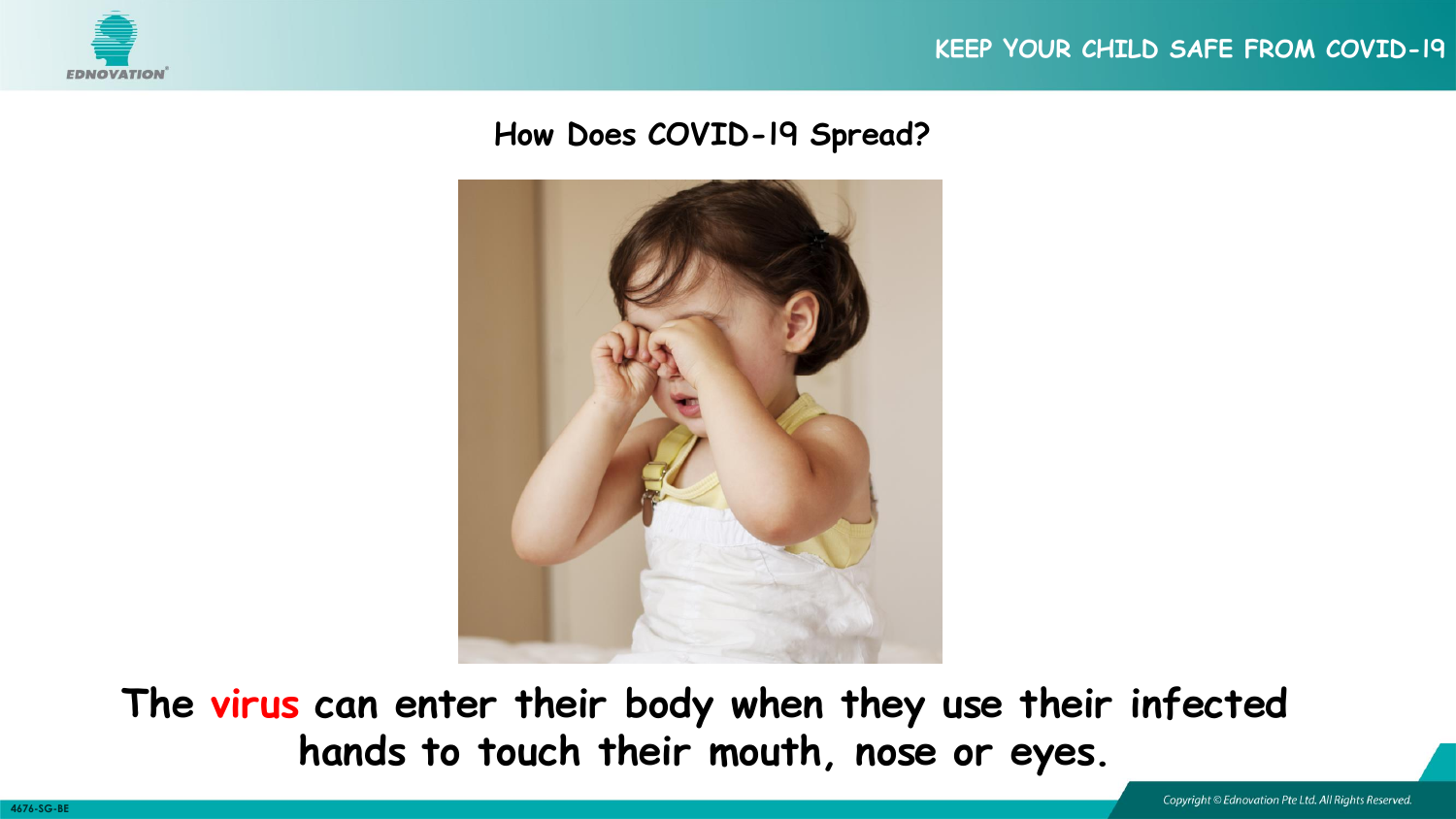

**KEEP YOUR CHILD SAFE FROM COVID-19**

**How Does COVID-19 Spread?** 

**Class Activity**

### **Let's find out:**

**How do viruses spread easily and how do they make people fall sick?**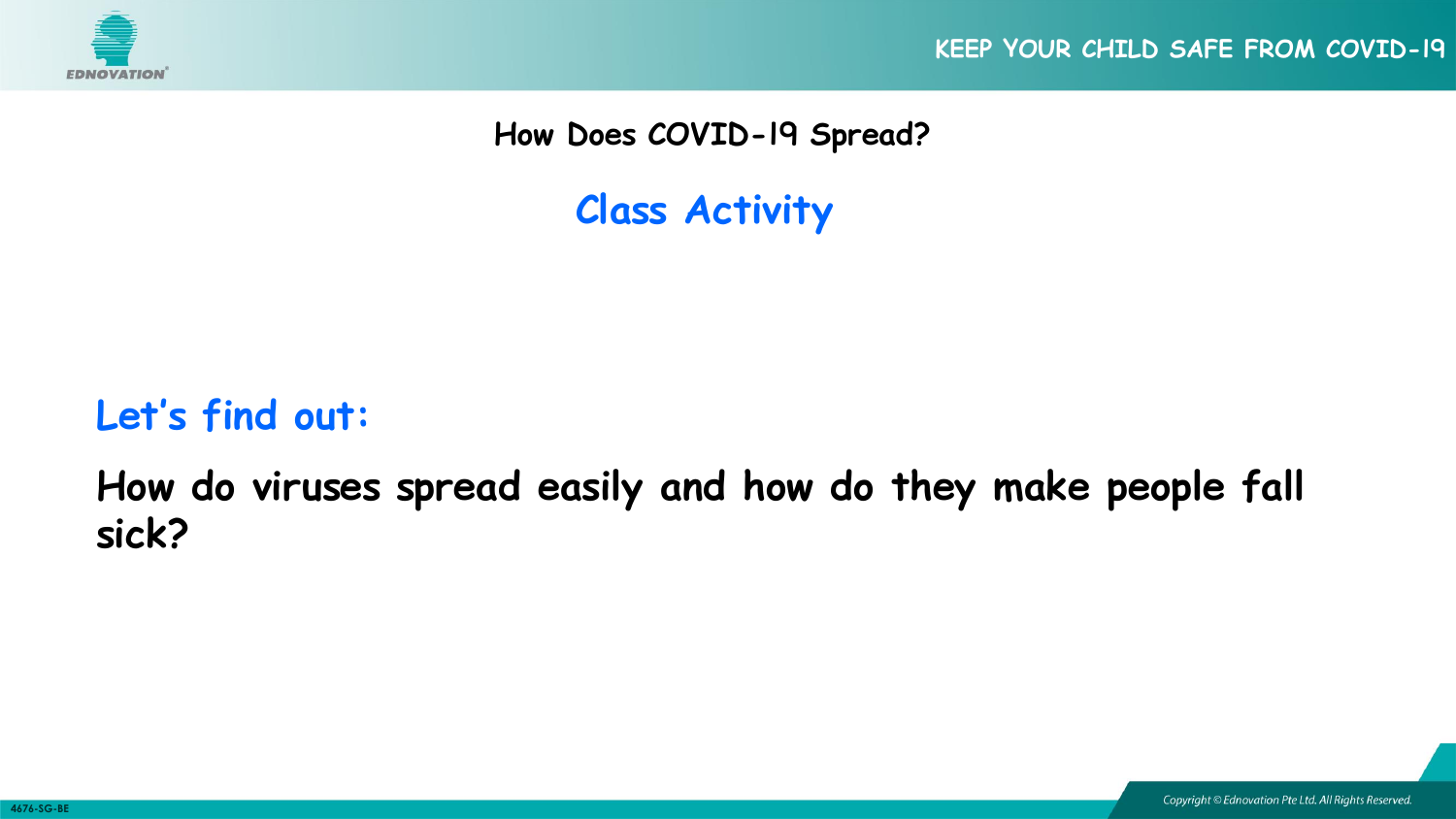

### **Let's do (Experiment 1):**

- **1. Place a handful of pom-poms in your hand. These pom-poms represent the droplets with viruses.**
- **2.Pretend to cough or sneeze, sending the pom-poms flying in front of you.**

**[Click to view the video.](https://youtu.be/wGDQlTGxiAw)**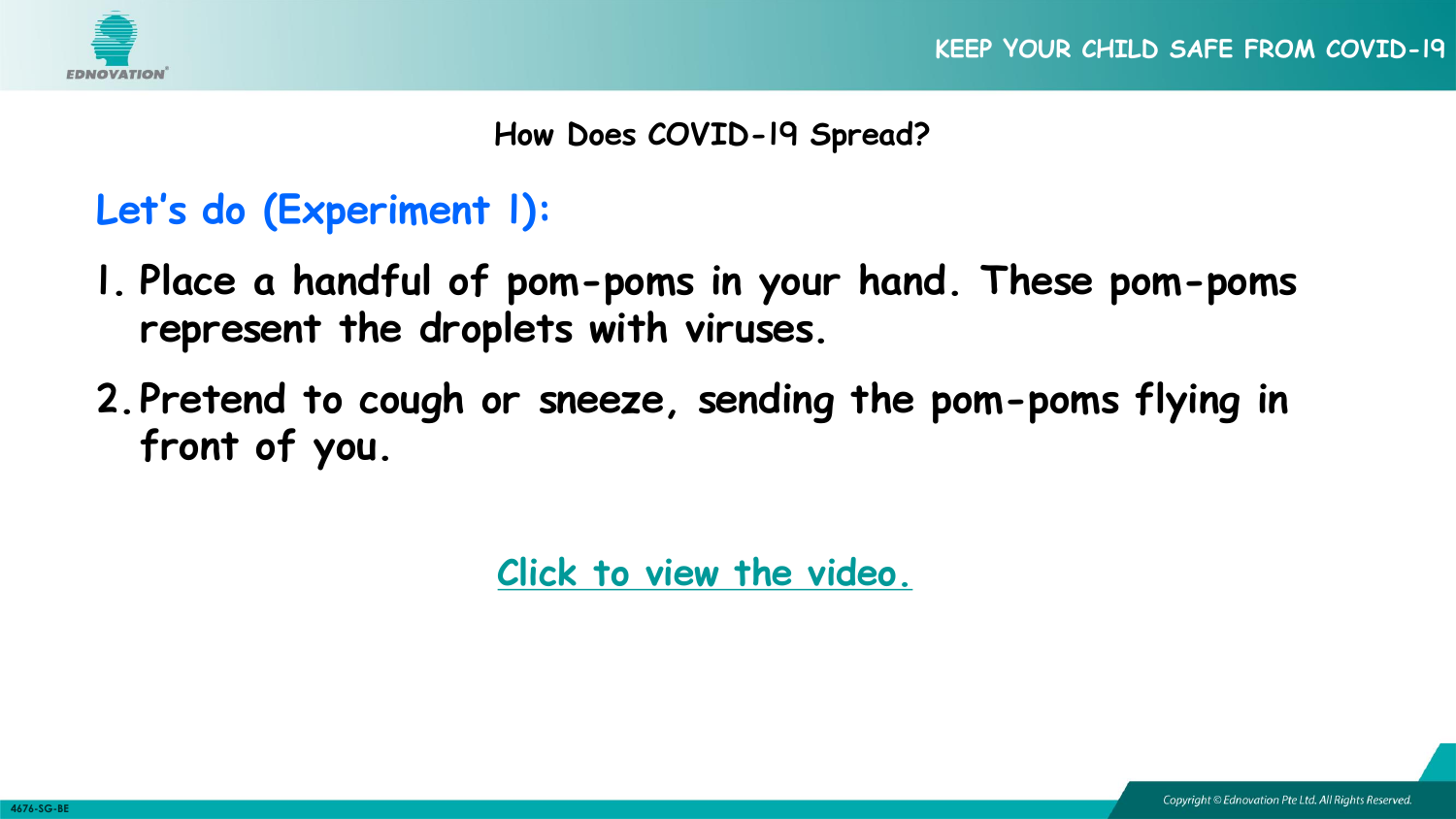





**This experiment shows us how viruses can spread through droplets when people cough or sneeze.**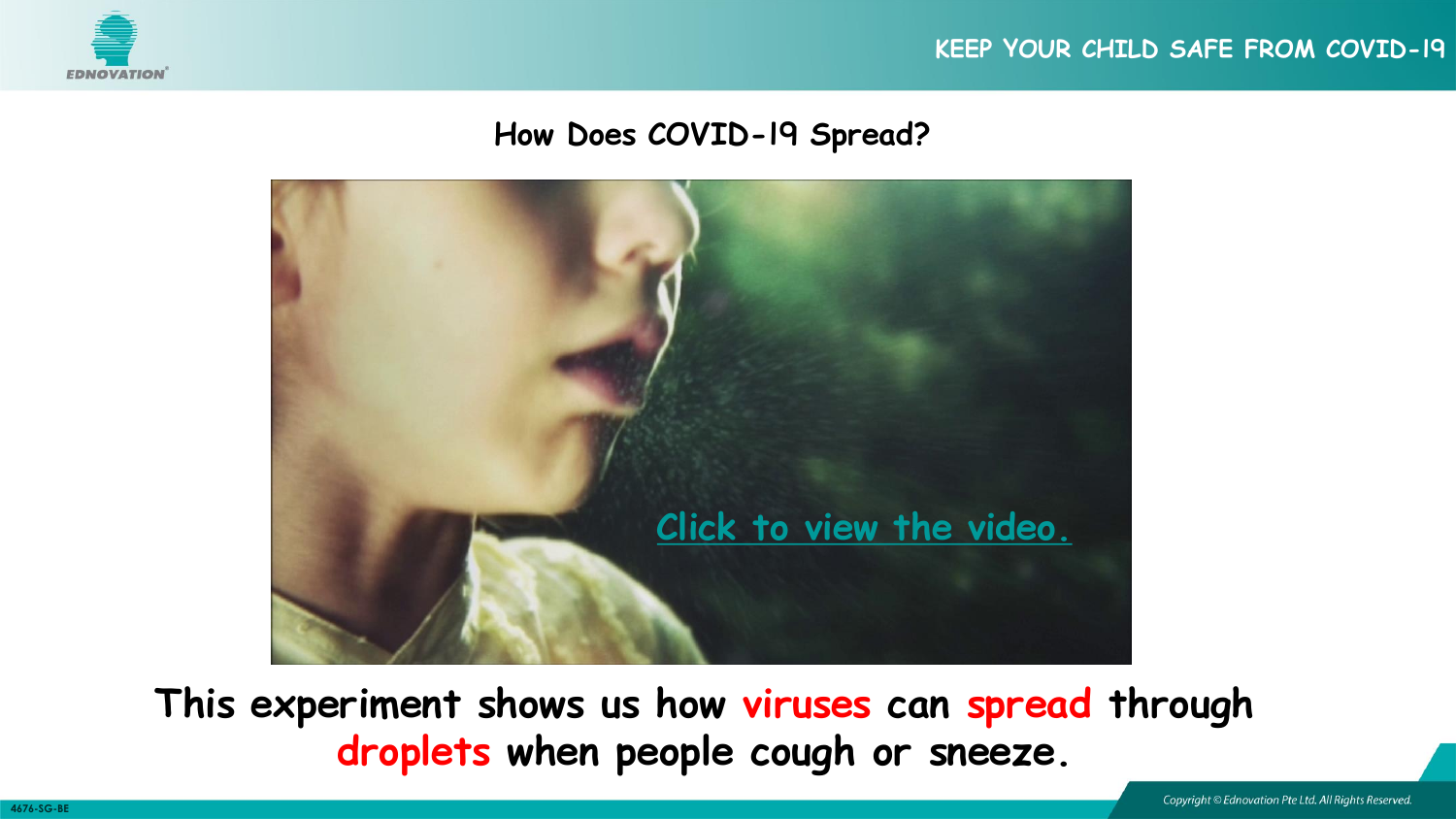

### **Let's do (Experiment 2):**

- **1. Apply some hand cream onto your palms and place your palms on the plate with tiny pieces of coloured paper. The tiny pieces of coloured paper represent the virus. Your hands are now infected with the virus.**
- **2.Use your infected hands to touch different parts of your face but be careful of your eyes, nose and mouth!**

**[Click to view the video.](https://youtu.be/ebmUepBefVo)**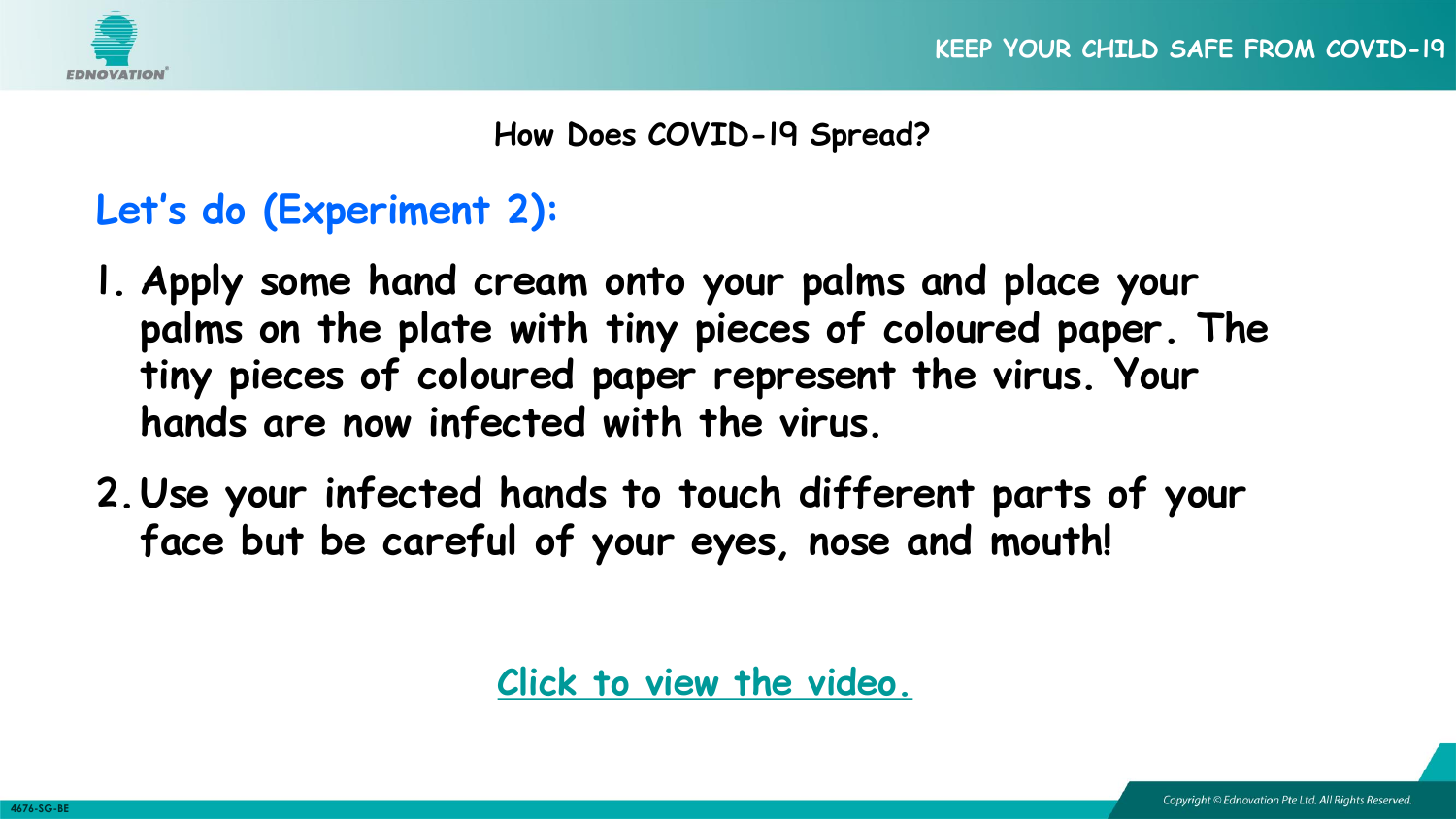



**This experiment shows us that the virus can easily pass onto our face when we use our infected hands to touch our face.**